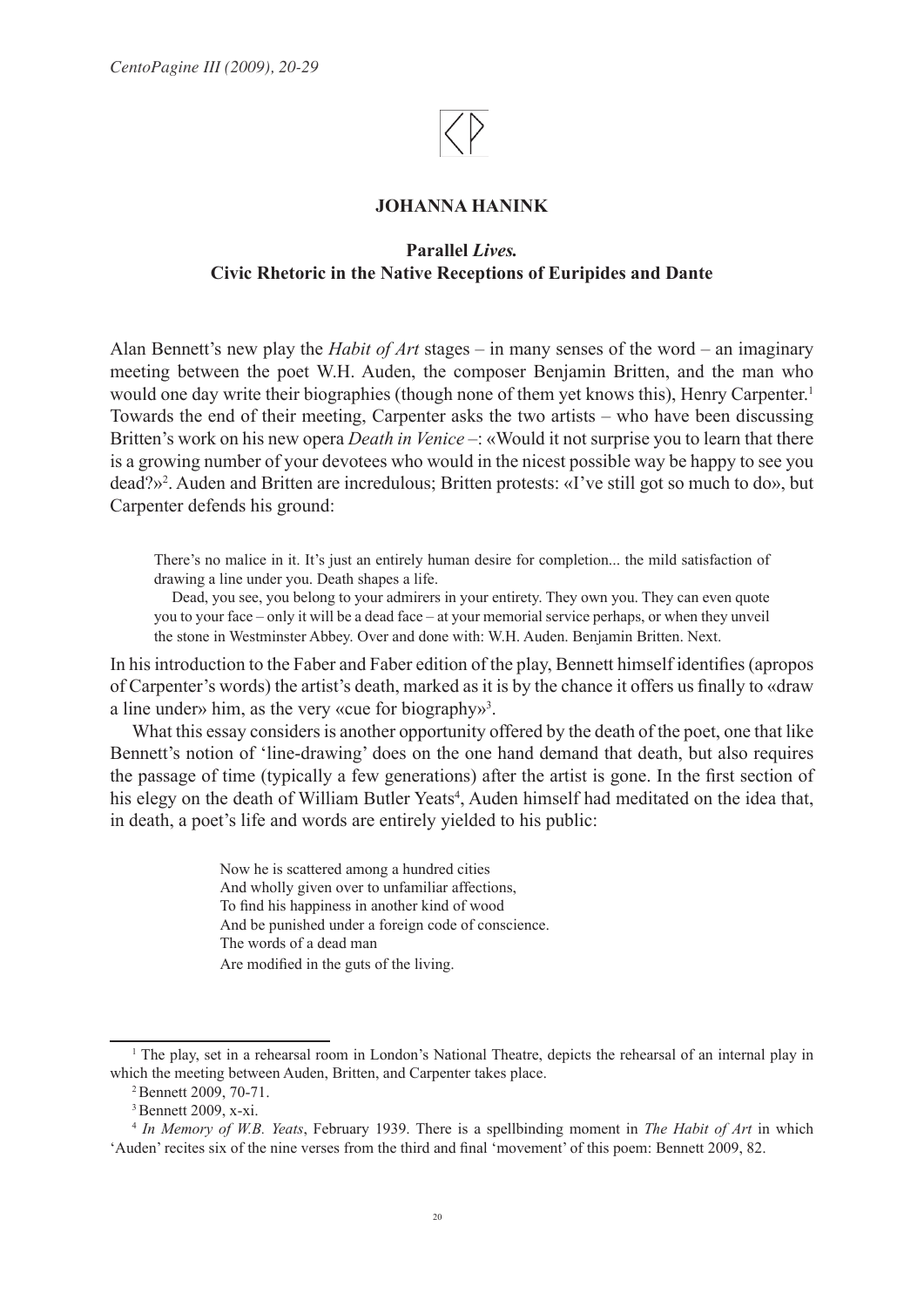There are some cases, however, in which it is not only the words of a dead man, but even the entire and essential shape of his life story, that after his death becomes exposed to 'modification' at the hands (and «in the guts») of the living. In what follows I would like to look at a particular set of cases where this seems to hold especially true, namely the cases of writers who during their lifetimes suffered some sort of rejection by their own cities and fellow citizens. One hardly needs to dig deeply into the annals of literature to find examples of authors, even those celebrated in their own day, who developed notoriety in the cities with which they are now most closely associated: we think of Henrik Ibsen and Oslo, Oscar Wilde and London, Thomas Bernhard and Vienna... How comes it, then, that artists once rejected by these cities may later earn a place within the same cities' civic pantheons not merely of great literary figures, but of great citizens of the past – their canonised rosters of *uiri illustres*? In other words, what I would like briefly to explore here is the rhetoric that we sometimes find surrounding a certain kind of poet's immortalisation by later generations as a man whose merits as a citizen even eclipsed his accomplishments as an artist.

Already in Greek antiquity we find a prime example of a poet who, though slighted by his countrymen, was after his death reclaimed as one of the most illustrious citizens in his city's history. The surviving ancient biographies for the Athenian tragedian Euripides are largely constructed around the idea that this poet became so tired of harsh and mocking treatment from his fellow citizens that he relocated to the court of King Archelaus in Macedon, where he lived out his days in a kind of self-imposed 'exile' enjoying the generosity and appreciation of the Macedonian king and his people<sup>5</sup>. Yet by the 330s BC (or about seventy-five years after the poet's death, in 406) we find something of a Euripides 'recovery project' underway in Athens, spearheaded by the dominant politician of the era, Lycurgus of Boutdae. The aim – or at least the principal effect – of this project was the recasting of Euripides as one of the model citizens of Athens' noble past, an enterprise that depended in no small part upon the wholesale suppression of the 'Macedonian exile'.

Given Euripides' eventual status as a luminary in Athenian civic history, here I would also like to use aspects of his fourth-century 'native' reception as an angle from which to think a bit about a biographical genre more familiar to us from Roman antiquity and Renaissance art and literature. This is the tradition of collections of short biographies on (or visual cycles of) *uomini famosi*, or *uiri illustres*. The practice's Roman origins are generally credited to Varro and the intellectual circle of Cicero, while the Renaissance 'resurrection' of this method of collective civic biography seems to be located in the Trecento with Petrarch's anthology of brief *vitae* of Florence's illustrious Roman 'forefathers' (the *De uiris illustribus*), a work that was published posthumously in 1379<sup>6</sup>. Cycles of *uiri illustres* were conceived as collections of *lives* with a didactic and exemplary purpose – that is, their aim was to edify the reader (or viewer) by inspiring him to emulate the morals, characters, and (oftentimes patriotic) deeds of the illustrious men. This kind of biography asks us to see its subjects, certain distinguished *uomini famosi*, as worthy objects of emulation.

Although I consider primarily the case of Euripides' reception as a *uir illustris* in fourthcentury Athens, towards the end of the essay I shall introduce the comparison of the reception of Dante in fourteenth- and early fifteenth-century Florence. The similar trajectories of these poets'

<sup>5</sup> For the testimonia see T1 Kannicht 2004 (Γένος Εὐριπίδου καὶ βίος) esp. IB.10; III.4; IV.2-3; Gell. XV 20; Satyrus F 6 esp. fr. 39 IX; fr. 39 XVII-XIX; for tales of the 'Macedonian exile' see T 112-133 Kannicht 2004.

<sup>6</sup> See the edition of Ferrone 2006; on the origins of the *uomini famosi* conceit in Florence see esp. Donato 1985.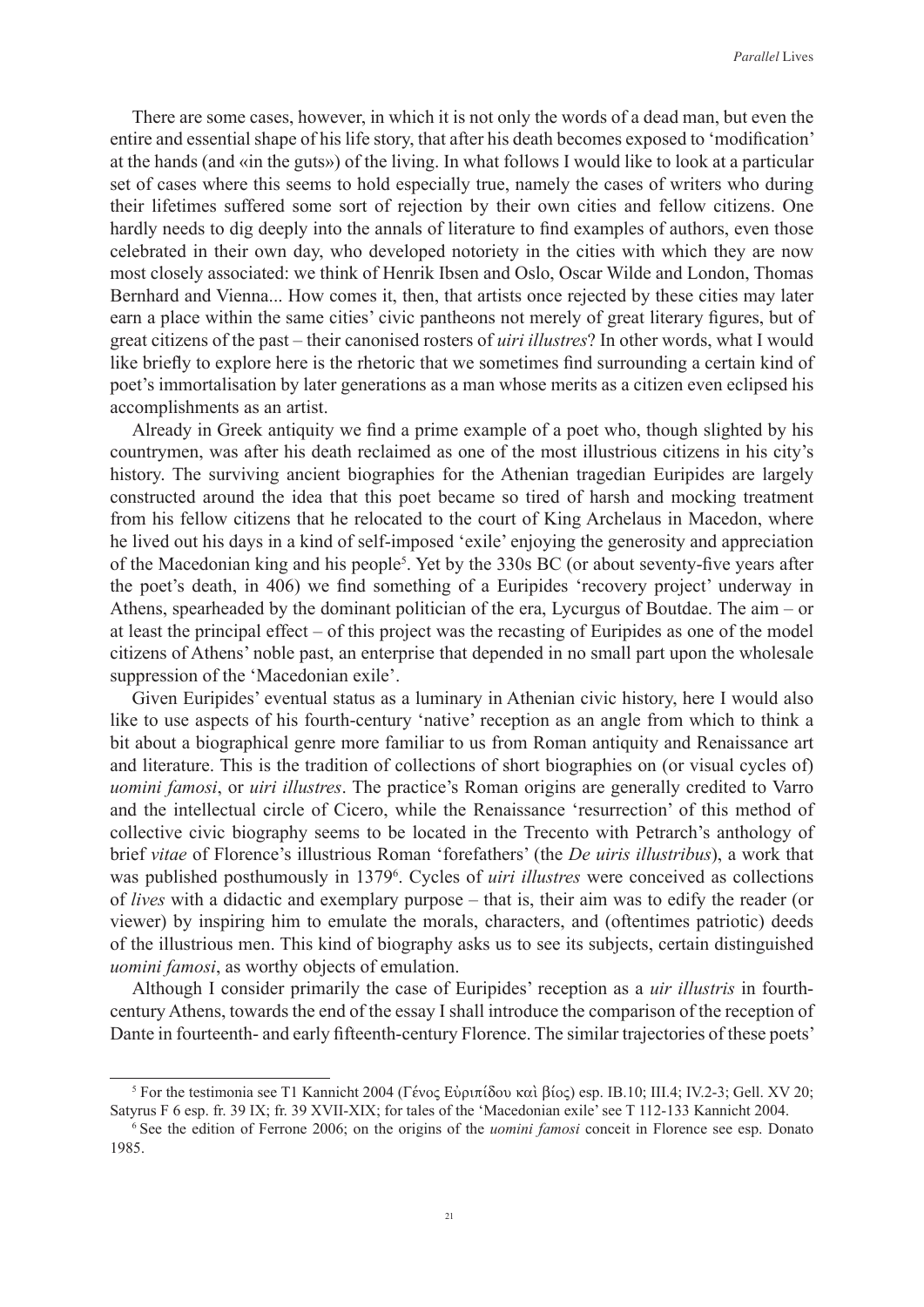relationships with their native cities are on certain points striking. Both suffered ruptures from their homelands: the ancient biographical tradition for Euripides may perceive him as having imposed a kind of self-exile on himself, but Dante was actually sentenced to exile from Florence in 13027 . While in exile Dante died in Ravenna at the court of Guido Novello da Polenta, and Euripides supposedly died still in his self-imposed exile in Macedon at the court of Archelaus. Both Euripides and Dante were cherished by the potentates and cities that 'adopted' them, and we also have notices that attest to later petitions which the poets' repentant homelands sent to those adoptive cities asking for their remains to be returned. In each instance the petitions were denied<sup>8</sup>, and in both cases the poet's native city responded by erecting a cenotaph for him: Dante's can still be seen today in the Basilica of Santa Croce in Florence, while Euripides' would have lain somewhere along the road that led from Athens to the Peiraeus. Thus despite the fact that more than 1700 years separate the deaths of these two poets, the common journeys that they took from scandal at home to a kind of highly politicised national heroisation are so full of parallels as to suggest that a closer look may shed some light on the *continuità* of ancient traditions for the reading and rewriting of authors' lives. For these poets death marked not only the «cue for biography», but also the first step of their symbolic repatriation to the cities that had once cast them out.

In a 1981 article from *Artibus et Historiae*, Christiane Joost-Gaugier sought to identify the early beginnings of the 'humanist' conception of *uiri illustres* in Greco-Roman antiquity, particularly in antiquity's literary traditions. To do so was and remains a difficult project given that, as Joost-Gaugier herself writes, «nowhere in our knowledge of Renaissance literature do we encounter anything but the vaguest references to the history or origins of the idea in antique literature»9 . Yet despite the impossibility of drawing a firm and direct line for the tradition from antiquity to the Renaissance, she was able to produce a sizable repertory of examples of ancient literature that concerned itself with 1) the commemoration of illustrious individuals and 2) the desire to demonstrate that those individuals represented the forefathers of certain modern cities and communities. Her article thus tours through Greek and Roman literary history in search of these kinds of tropes, passing through Homer, Pindar, Herodotus, Demosthenes, sepulchral epigram and Hellenistic biography before reaching Rome in the first century BC. It is there and then, Joost-Gaugier argues, that the litterateurs Varro, Atticus, Cicero and Cornelius Nepos first came very close to 'anticipating' the *uiri illustres* method of didactic and thus morally-edifying form of 'illustrious-man' biography that would surface – or more likely resurface – in Florence nearly 1500 years later.

There is, however, new evidence to suggest that a form of the *uiri illustres* biographical method already existed in Athens as early as the fourth century BC. Recently the date of the career of Neanthes of Cyzicus, the first known author of such a work in Greek (a Περὶ ἐνδόξων ἀνδρῶν) has been convincingly pushed back to precisely that period (the surviving fragments indicate that Neanthes touched on the lives of at least Epicharmus, Sophocles, Periander, Heraclitus, Plato, Antisthenes, and Timon)<sup>10</sup>. It is unlikely to be coincidental, then, that the first author of work on 'illustrious men' should have lived in the same century – the century that

<sup>7</sup> Klein 2004 is a facsimile reproduction with critical edition of the *Libro del Chiodo*, which contains the roster of those condemned by the Guelf party between 1268 and 1379.

<sup>8</sup>Gell. XII 50.

<sup>9</sup> Joost-Gaugier 1981, 100.

<sup>10</sup> On the re-dating of Neanthes and his work *On illustrious men* see Schorn 2007. Amphicrates, a rhetor of the first-second centuries AD, also wrote a work with this title: see *FGH* IV 300 (Jacoby 1950).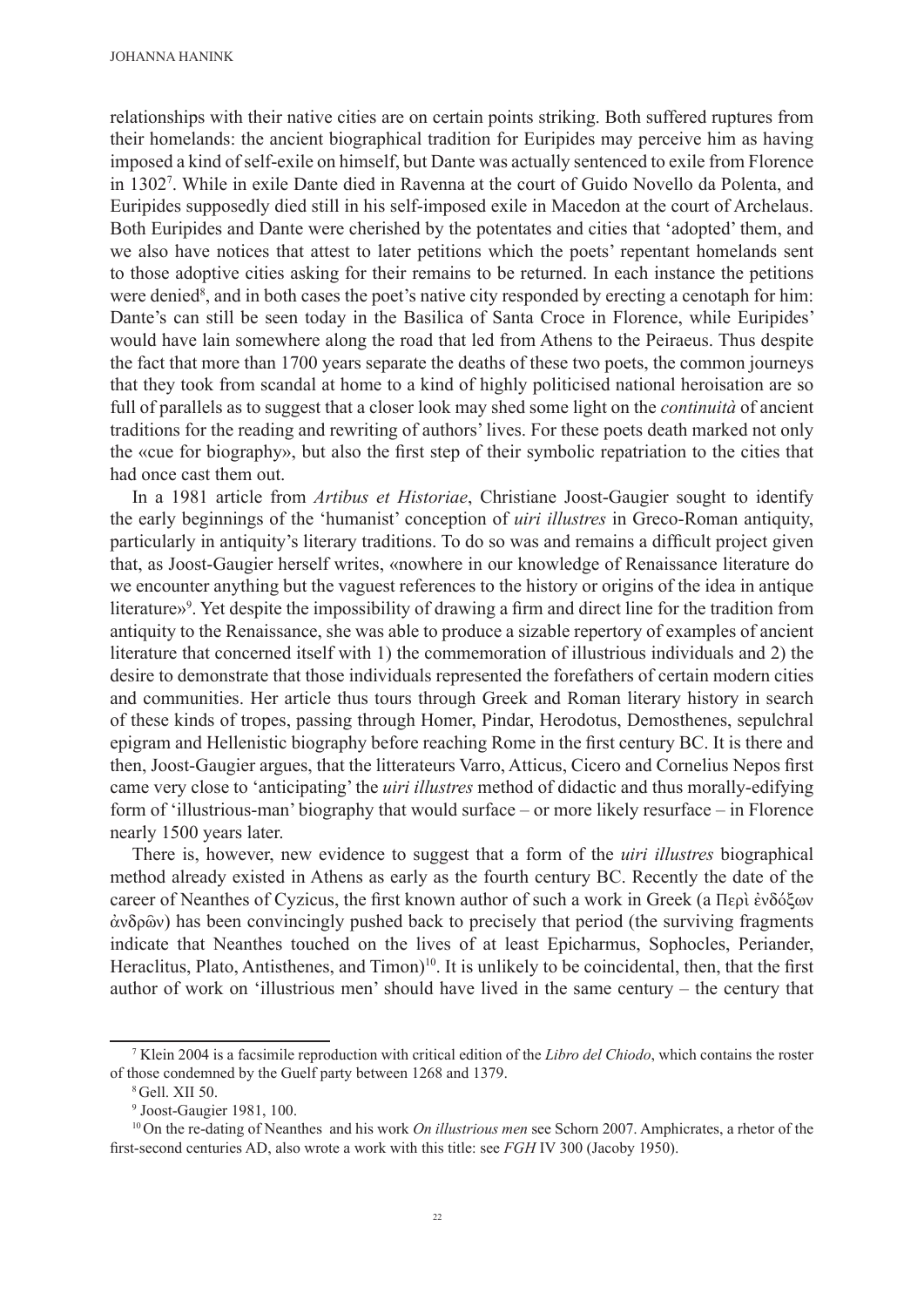saw the first real origins of Greek biography – in which we begin to find in oratory, particularly epideictic oratory (including the Athenian funeral orations), a number of names of prominent historical Athenians who are consistently proffered as exemplary models of past citizens: these names include Solon, the tyrannicides Harmodius and Aristogeiton, King Erechtheus, the generals Themistocles and Miltiades, and others. And although it is a well-recognised trait of these orators that they are careful to attribute great deeds of the past to the collective action and spirit of the Athenian people rather than solely to exceptional individuals, from the historical narratives and allusions that appear in a number of these speeches we are nevertheless able to get a basic sense of which prominent figures of the past the Athenians of the fourth century would have counted among their own *uiri illustres*, that is, their civic heroes.

The speech that the Athenian statesman Lycurgus made *Against Leocrates* is one such oration drenched in historical allusion, as much of it has an epideictic character – here Lycurgus uses his petty prosecution of Leocrates (whom he accuses of having illegally abandoned Athens after the Battle of Chaeronea in 338) as an opportunity to espouse his views on a number of civic and cultural issues, from the city's Macedonian policy to its festal life and practices of commemorating great men with statues. In the course of the speech, Lycurgus even offers an abridged version of an *epitaphios logos* (a funeral oration) in praise of the Athenians who died at the Battle of Chaeronea; in doing so he adopts a rhetorical mode (as elsewhere in the oration) that is highly encomiastic of the city and its glorious history. Two-thirds of the way through the speech, at section 100, Lycurgus introduces the first in a string of three extensive quotations of verses by poets of the past (Euripides, Homer, and Tyrtaeus), each of whom he takes pains to tie closely to the history of the Athenian people. The first poetic passage comes from a nowlost tragedy by Euripides called the *Erechtheus*, a play which staged the legendary Athenian King Erechtheus' decision to sacrifice his daughter, a sacrifice that the gods have demanded if Erechtheus wishes to prevent an army of invading Thracians from ransacking Athens. In delivering *Against Leocrates*, Lycurgus appears to have quoted the entire speech made by Erechtheus' wife, Praxithea, in which she justifies her and her husband's decision to allow the death of their daughter. Thanks to the anything but subtle patriotic rhetoric of Praxithea's speech, Peter Wilson has remarked that in this context Lycurgus «virtually assimilates» Euripidean tragedy to the Athenian *epitaphios logos*<sup>11</sup>. As author of the speech, Euripides becomes subtly configured as precisely the type of eminent Athenian citizen routinely selected by the city to give the funeral oration.

Another aspect of the passage which contributes to this construction of Euripides 'the Athenian citizen' is the rhetoric which Lycurgus uses to frame the quotation. He first introduces the Euripidean verses with an account of their author's praiseworthiness (*Leocr*. 100):

δικαίως ἄν τις Εὐριπίδην ἐπαινέσειεν, ὅτι τά τ' ἄλλ' ἦν ἀγαθὸς ποιητής, καὶ τοῦτον τὸν μῦθον προείλετο ποιῆσαι […]

Someone would justly praise Euripides, because, in addition to being a good poet in all other respects, he also chose this story to portray […]

After the recitation of Praxithea's speech, Lycurgus again suggests that Euripides is to be thanked for his choice of subject material: Euripides depicted (ἐποίησε) Praxithea as loving her country even more than her daughter, and thereby gave the Athenians a model which they should aspire to follow. However, what is most striking about Lycurgus' introduction to

<sup>11</sup> Wilson 1996, 314.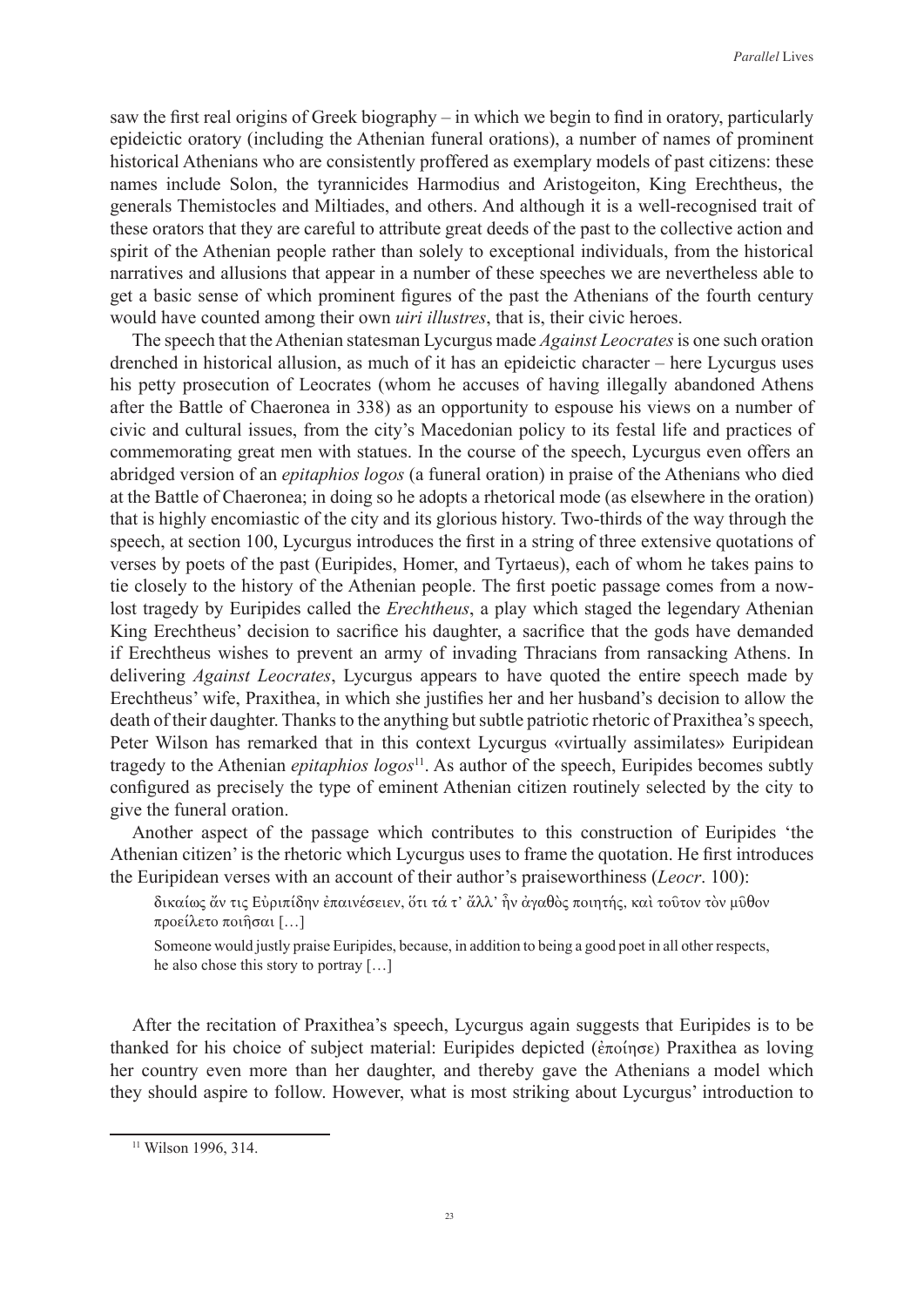the lines quoted above is the fact that the language sharply recalls the formulaic language of Athenian honorific decrees (particularly for their use of the verb  $\dot{\epsilon} \pi \alpha \nu \dot{\epsilon} \omega$ ), the official decrees with which Athens honoured its benefactors. In this passage of the *Against Leocrates*, Lycurgus rhetorically insinuates that Euripides should be remembered not only as a poet who was 'good', but also as an exemplary Athenian citizen, whose qualities as 'ἀνὴρ ἀγαθός' even outshone his achievements as an 'ἀγαθὸς ποιητής'. Euripides' poetry embodied the ideal spirit of his own city's civic institutions, and therefore praise of this particular poet would 'justly' (δικαίως) be articulated in the city's official acclamatory language.

On the basis of the pre-Lycurgan Athenian representations that we have of Euripides, Lycurgus' rhetorical move to cast him as an exemplary citizen looks to mark a radical departure from the earlier discourses that had constituted the tragedian's native reception. In Aristophanes, for example, Euripides had appeared first as an overly intellectual and 'sophistic' poet (as particularly in the *Acharnians*), and later – especially in the comedy that took the prize at the Dionysia the very first year after Euripides' death – as a playwright whose representations of sexual scandal and general immorality had irrevocably corrupted the Athenian people (the view espoused by 'Aeschylus' in the *Frogs* of 405). In the Platonic dialogues, on the other hand, Euripides is singled out as a particular encomiast of tyrants: in Book 8 of the *Republic* (568a-b)*,* Glaucon explains (and Socrates will agree) that Euripides

sings the praises [ἐγκωμιάζει] of tyranny as something godlike and says many other such things both Euripides and the other poets do this<sup>12</sup>.

This predilection of tragedians to praise tyrants becomes in the *Republic* one of the firmest grounds on which tragedians are to be excluded from Socrates' ideal city. Even in the *Frogs*, the character Dionysus had made an uneasy allusion to a kind of tension between Euripidean tragedy and the Athenian democracy: when 'Euripides' defends his works by claiming that he wrote them in the spirit of democracy (δημοκρατικὸν γὰρ αὖτ' ἔδρων, 951), Dionysus' response would indicate that the subject of Euripides' relationship with the 'democracy' was still a sore one (ll. 952-953):

> Τοῦτο μὲν ἔασον, ὦ τᾶν. Οὐ σοὶ γάρ ἐστι περίπατος κάλλιστα περί γε τούτου. Let that one go, my friend, As your relationship with that topic isn't the best of ones.

The Lycurgan 'recuperation' of Euripides for Athens, a project carried out by the recasting and stylisation of Euripides in markedly civic terms, thus appears as a significant innovation with respect to the earlier 'reception' traditions. Moreover, the evidence for such a project is not merely limited to Lycurgus' presentation of the poet in *Against Leocrates*. The ancient sources credit Lycurgus with a number of laws and initiatives concerned with the Athenian theatre over the course of his administrative career, the most celebrated of which is the so-called third 'Lycurgan law' reported in Pseudo-Plutarch's *Lives of the Ten Orators* (841f): this law prescribed that official texts of the plays by the three great tragedians be prepared and deposited

<sup>12</sup> Euripides' name is also raised in connection with tyranny in the spurious Platonic *Theages* (125b-d).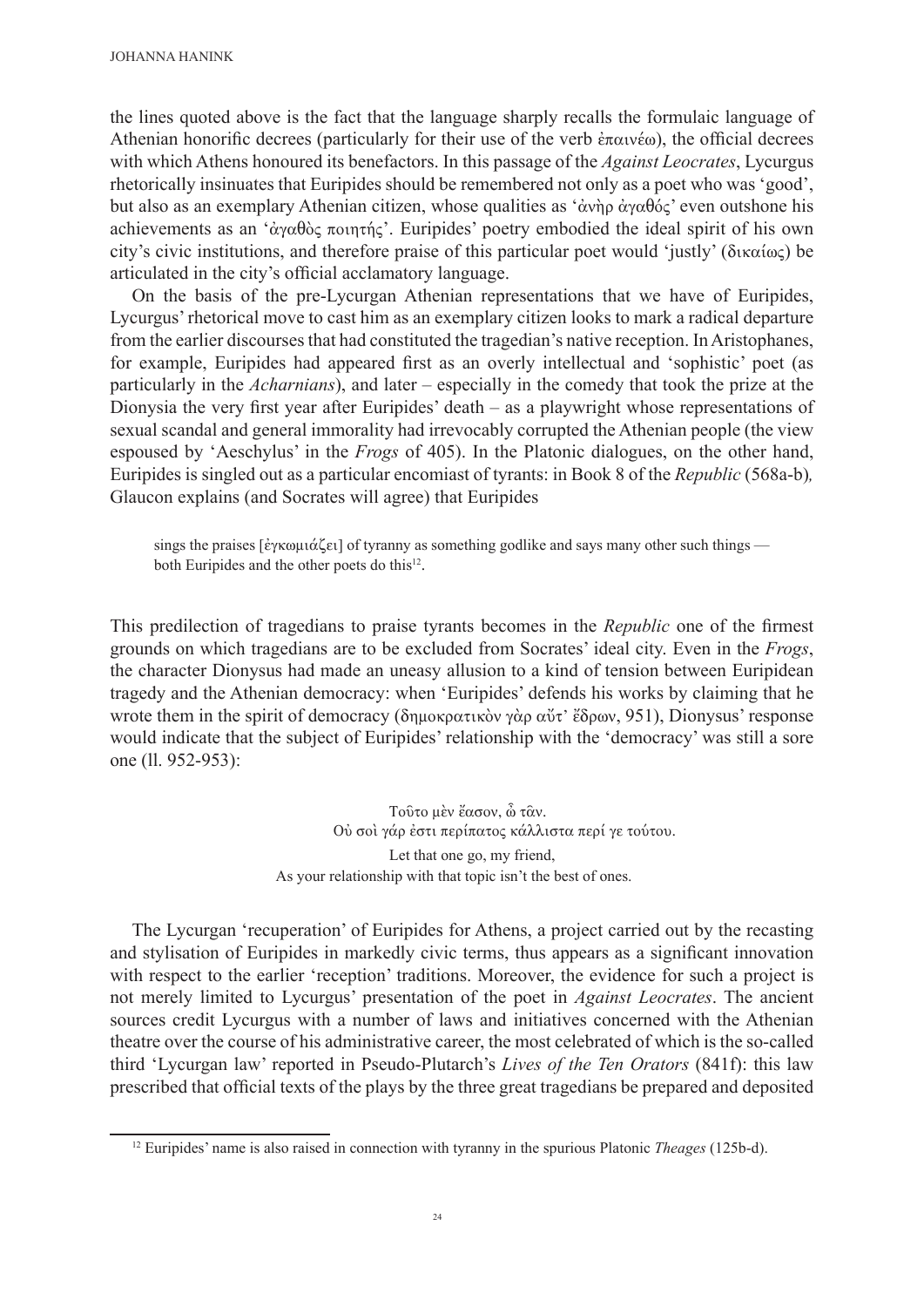in the city's archive, and that bronze statues of the three men be erected at the Theatre of Dionysus. On the basis of his analysis of the surviving putative Roman copies of these statues, Paul Zanker has concluded that the Lycurgan portraits of Aeschylus, Sophocles, and Euripides represented the men not so much in their roles as poets, but more importantly and generally as thoughtful and engaged Athenian citizens of the city's venerable past: Euripides in particular «is portrayed as an Athenian citizen, a venerate ancestor, just like those so prominently displayed on the grave monuments of wealthy families»13 in the city's main cemetery (where, incidentally, the Athenian funeral orations were delivered). If Zanker's conclusions are correct, the images of the tragedians conveyed by the Lycurgan statues would have been perfectly coherent with the vision of Euripides espoused in the *Against Leocrates*, namely the vision that cast him as a model citizen above all else, and which saw his plays as by-products of his own character and the spirit of Athens.

The Lycurgan ideal of Euripides is thus one that assimilates him to the city's roster of great historical figures by emphasising his role as a patriotic Athenian democratic citizen above all else. It is worth re-emphasising that this view of the tragedian works against nearly every other surviving biographical tradition that we have for him: above I have mentioned the cases of Aristophanes and Plato, and to these we might add the Hellenistic (likely late-third/early-second century) biography of Euripides by Satyrus in which we find similar insinuations that Euripides harboured a great love of monarchical rule. Despite this potpourri of 'hostile' biographical traditions, however, by Lycurgus' time a kind of Euripides mania had spread across the Greek world – there is a great deal of evidence that his works were hugely popular in Sicily and Macedonia, for example – and it is easy to see Lycurgus' rhetoric to do with the poet as a highly politically charged move to reclaim Euripides for his native city by assimilating him to Athenian democratic and patriotic ideals. It is, I think, no coincidence that Lycurgus, a staunch opponent of Macedon and advocate of Athenian culture, made these kinds of moves to reclaim Euripides for Athens: as I have argued elsewhere, already by Lycurgus' time the Macedonians seem to have begun capitalising on the tradition that it was they who had lovingly received Euripides when the ridicule and ignorance of his fellow Athenians had forced him to impose a sentence of exile upon himself<sup>14</sup>.

Lycurgus' various efforts at recovering Euripides as a model Athenian poet and an ideal Athenian citizen worthy of emulation also would have marked attempts to further enhance Athens' self-construction as the 'school of Greece' – the intellectual centre of the world, if no longer the political or military one. What is more, this highly tendentious rhetorical assimilation of the tragedian's own views to Athenian patriotism enjoyed the benefit of the fact that, by 330 BC, few (if any) Athenians were still alive who possessed a personal memory of either Euripides the man or the festival premieres of his plays. To adopt an important distinction recently outlined by Angelos Chaniotis, by the Lycurgan era the Athenians' memory of Euripides was no longer a 'collective memory', but rather a 'cultural' one<sup>15</sup> – that is, a kind of memory much more malleable and open to elaboration, adaptation, and reconfiguration. Thanks to the fading of the city's memory of the 'real' Euripides, he could now (like the other poets Lycurgus mentions in his long passage of poetic quotations) be refashioned as a kind of Athenian *uir illustris*, whose life – even more than his works – represented a fine example of patriotism that every Athenian should strive to emulate.

<sup>13</sup> Zanker 1995, 57.

<sup>&</sup>lt;sup>14</sup> Hanink 2008.

<sup>&</sup>lt;sup>15</sup> Chaniotis 2009, 253-266.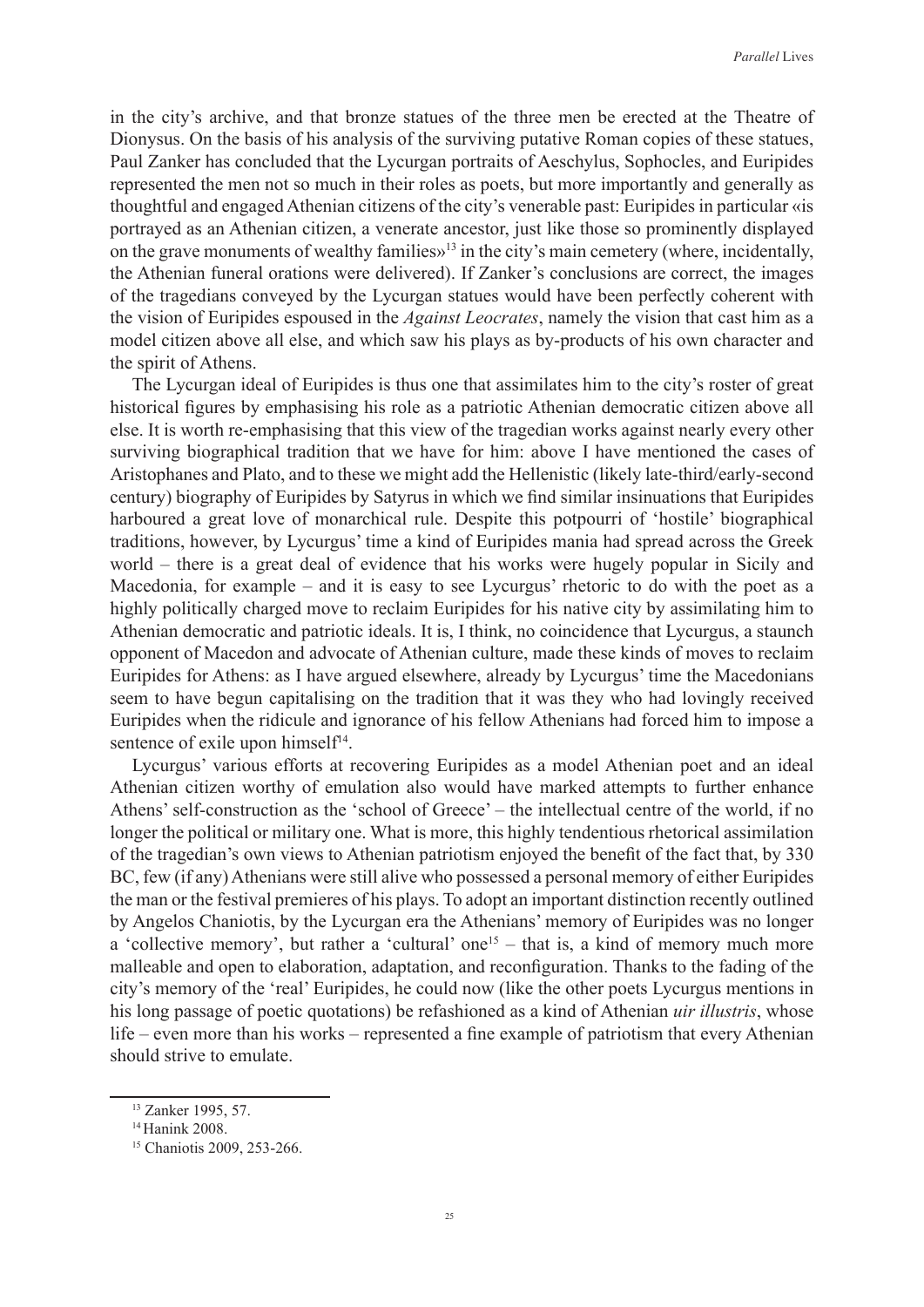Similarly, in the case of the native – that is, the Florentine – reception of Dante, it appears to have been individuals who were at least three or four generations removed from the exile and death of the poet who most aggressively and politically «transpos[ed] Dante on to a civic template», «reinterpreting him as an emblem and ideal model of active and politically committed Florentine citizenship»16. As was the case with Euripides in Athens, the biographical tradition for and view of Dante in Florence was a highly variegated one, and in his monograph on *Dante and Renaissance Florence* Simon Gilson has shown how between the 14<sup>th</sup> and 15<sup>th</sup> centuries «all of Florence's main social groups make use of Dante»17, appropriating his legacy in support of their own political and cultural programmes. Here I would like very briefly to consider the two primary biographies of Dante from the period, Boccaccio's *Trattatello in laude di Dante* from about 1355, which as the title suggests is a highly encomiastic biographical piece, and Leonardo Bruni's section on Dante in his *Vita di Dante e del Petrarca*, from 1436. Both of these biographies represent and reflect their own authors' complicated personal relationships with Dante's legacy – the *Trattatello* went through two recensions, where fawning praise of the poet becomes slightly more tempered in the second edition, while Bruni's 1436 *Vita* is far more laudatory of Dante the citizen than the first book of his own 1406 *Dialogi ad Petrum Paulum Histrum* had been of Dante the poet (and especially Dante the Latinist). Bruni's *Vita*, moreover, is explicitly positioned as a 'correction' of Boccaccio's often fanciful, highly polemical, and romanticised *Trattatello.*

In the proem of the *Trattatello*, Boccaccio had established his work as an attempt at making amends to Dante for his exile from Florence, and throughout this introduction to the work his rhetoric is saturated with allusions to Dante's stature not only as an eminent poet, but more importantly as a preeminent citizen of Florence (in the proem Dante's 'literary' role is really a secondary one). Boccaccio accounts for his desire to make reparations for Florence's terrible treatment of Dante by explaining that (*Trattatello* 8, prima redazione),

conoscendo io me essere di quella medesima città, avvegna che picciola parte, della quale, considerate li meriti, la nobilità e la vertù, Dante Alighieri fu grandissima, e per questo, sì come ciascuno altro cittadino, a' suoi onori sia in solido obligato [...]

Boccaccio also later laments Dante's exile with an apostrophe to the vain confidence of mortals, and pleads that, even if the examples of Camillus, Rutilius, Coriolanus and both Scipios have faded from memory, «questo ricente caso [i.e. that of Dante] ti faccia con più temperate redine correr ne' tuoi piaceri» (*ibid*.10). By Boccaccio's comparison, here the figure of Dante becomes assimilated to the figure of Roman Republican heroes – three out of five of whom (Camillus and the Scipios) would find a place in Petrarch's own *De uiris illustribus*, again the work generally credited with resurrecting for the Renaissance the *uiri illustres* model of biography. And although Leonardo Bruni's *Life* differs from Boccaccio's on many points, he nevertheless also paints Dante as the ideal Florentine, in what Gibson has called his «attempt to make Dante into an emblematic figure who embodies the ideal Florentine citizen – learned, politically active, and conscious of how all spheres of human activity may best serve the city»<sup>18</sup>. Bruni emphasises, for example, that Dante fought valiantly for his country against the

<sup>&</sup>lt;sup>16</sup>Gilson 2005, 198.

<sup>&</sup>lt;sup>17</sup> Gilson 2005, 1.

<sup>&</sup>lt;sup>18</sup>Gilson 2005, 123.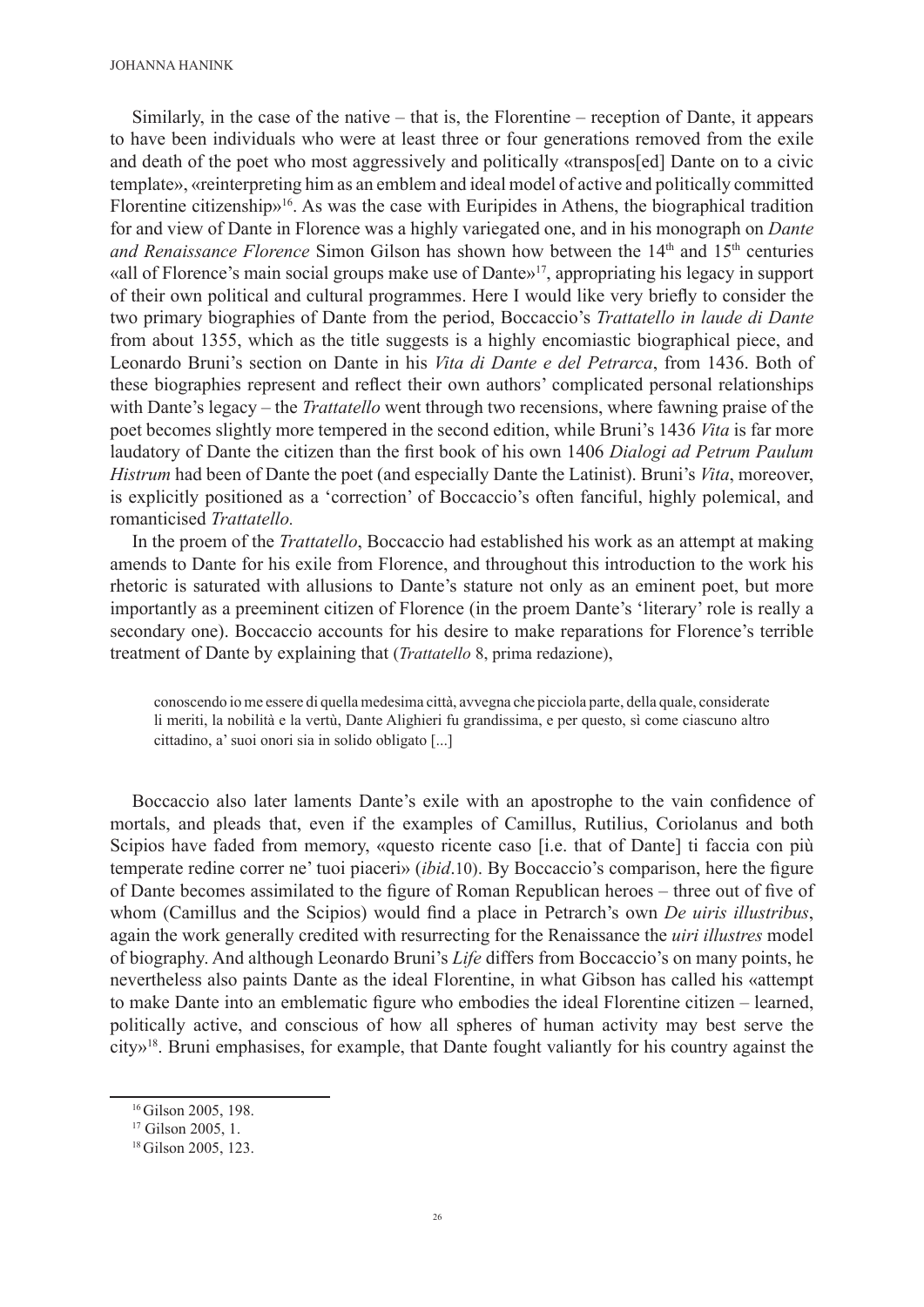Ghibellines at the Battle of Campaldino, and also explains the nature of Dante's 'principal study' in terms of the «vera scientia» which it contained (*Vita di Dante*, p. 548 Viti):

Lo studio suo [*i*.*e.* di Dante] principale fu poesia, ma non sterile, né povera, né fantastica, ma fecundata et inricchita et stabilita da vera scientia et di moltissime discipline.

The praise of Dante found in his Bruni's *Vita* has often been seen as propaganda celebrating his city's cultural superiority, what had certainly been the case with Lycurgus' praise of Euripides in *Against Leocrates*, where the poet is cast as a reflection and emblem of Athenian 'cultural' pre-eminence. For Lycurgus, Athens' status as 'school of Greece' is inextricably intertwined with the character of the city and its finest citizens, those Athenians of the past possessed of great patriotic nobility. It was, moreover, Bruni himself who in 1430 sent a letter on behalf of Florence to Ravenna petitioning for the return of Dante's remains. In that letter Bruni explains to Nastasio da Polenta that *Gloria quippe huius uiri* [i.e. Dante] *talis est ut etiam ciuitati nostre splendorem et laudem procul dubio afferat et illustret patriam illius ingenii lumen*19. The people of Ravenna, like the people of Macedon, were nevertheless unmoved by the appeal from the *patria* that had failed to recognise the value of the poet (and the poet as citizen) during his own lifetime – an epitaph by Dante's contemporary Bernardo Cannacio on the poet's sarcophagus in Ravenna (in a convent on a street now called 'Via Dante') reminds the reader that, to Dante, Florence was a «mother of little love» (ll. 5-6):

> Hic claudor Dantes patriis extorris ab oris Quem genuit parui Florentia mater amoris.

Bruni and Boccaccio are only two of the men who, though they differed on many points of Dante's poetry and his life, would come to cast him as one of Florence's greatest historical citizens; Bruni in particular does so as part of a programme that, similarly to Lycurgus', was highly concerned with arguing for the long-established cultural supremacy of his own city. What is more, Florence also saw efforts made by its leaders to reconcile some of the less 'democratic' aspects of Dante's poetry with the ideals of the Florentine state (one is reminded of the way in which Lycurgus' Euripidean rhetoric entirely suppresses the representation of Euripides the 'encomiast' of tyrants found in Plato's *Republic*). For example, one of the parts of the *Commedia* that needed explaining by those who would assimilate Dante's own politics with Florentine Republicanism was his apparent condemnation of Brutus and Cassius, the assassinators of Julius Caesar (*Inferno* XXXIV). How could a true Florentine Republican deplore men who had tried to save Rome from tyranny? In his *De tyranno*, however, the humanist Coluccio Salutati, Chancellor of Florence from 1375-1406 and an important teacher of Bruni himself, defends Dante (as he does elsewhere) with an argument denying the popular mandate of Julius Caesar's rule, all in an attempt to reconcile the poet with Florentine political ideals $2^0$ .

It is in fact Salutati himself who is generally credited with the series of *tituli*, or short (fourline) epigrams that accompanied each member of a frescoed series of *uiri illustres* that were painted in an *aula minor* of Florence's Palazzo Vecchio, most likely in the last years of the

<sup>&</sup>lt;sup>19</sup> Leonardo Bruni, letter of 1 February 1430 to Nastasio da Polenta of Ravenna (p. 78 Viti).

 $20$  See the discussion of Gilson 2005, 66-69.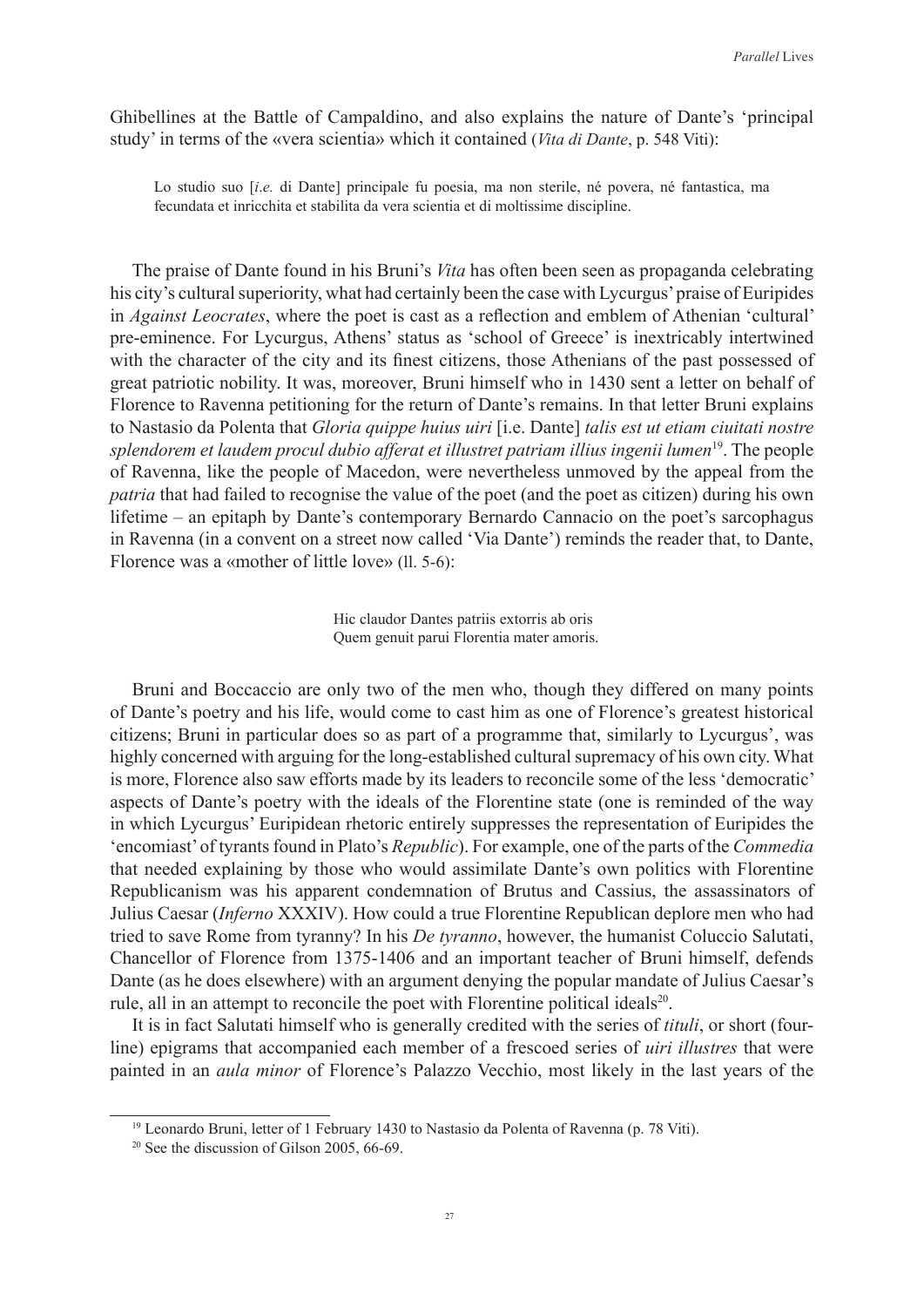fourteenth century21. While the cycle is lost the *tituli* have been preserved, and thus we know that among these Florentine *uomini famosi* there were in fact the four great 'modern' Florentine poets: Dante, Petrarch, Boccaccio, and Zanobi da Strada. Salutati's epigram for Dante in particular, however, draws attention to the exceptionality of his inclusion in a cycle otherwise dominated by Florentine and other historical leaders:

> Stirpis Alagheriae sublimis gloria Dantes Hic te permixtum ducibus Florentia tantis Exhibet, autorem, quo noscat quilibet illum Qui cecinit lapsos, surgentes atque beatos.

In his oration *Against Leocrates* Lycurgus' rhetoric had amounted to a similar case for the inclusion of Euripides in the ranks of the city's great historical leaders, great Athenians such as Solon and even the mythical king Erechtheus whom Euripides had so patriotically depicted. In the case of Dante, then, we also find justifications in a number of forms and spread over a number of years for the addition of the poet to the ambitious pantheon of Florence's intellectual and political ancestry, a pantheon that ranged from Alexander the Great to Roman emperors and Republican heroes. In both instances the rhetorical promotion of the poet to the constellation of a city's *uiri illustres* is justified through praise not strictly of his poetry, but rather of his success in conferring glory upon the city (with his poetry) and embodying that city's best qualities; these two aspects are then presented as the essence of the poet's capacity to inspire later generations of citizens to emulate his noble patriotism.

In the *Habit of Art* Carpenter tells Auden and Britten that 'Death shapes a life', yet in the full course of his lines he also suggests that the artist's death is what provides the public with a mandate to impose their own sense of shape on that life – what Bennett calls the «cue for biography». For Euripides and Dante, death set in slow motion the processes of rhetorical 'repatriation' to the cities that had once cast them out (albeit more figuratively than literally in Euripides' case), processes which at some points involved a radical reshaping of the historical relationship between the poet, his city, and his fellow citizens. The 'reception' paradigms provided by these cases therefore serve to illustrate just a few of the many ways in which a poet's life might be 'modified' in the generations after his death. Furthermore, even though the work and biographies of these two very different poets otherwise exhibit few points of contact, the impulse that we find in both instances to reconcile the poet's popularity with his history of fraught civic relations underscores an aspect of the relationship between poet and public that marks a certain *continuità* between antiquity and the present day. This is the tendency to try to forge a personal connection with an artist, whether that connection is defined by a shared native city, intellectual heritage, life experiences... Athens and Florence had strong reasons to lay claim to Euripides and Dante, yet readers from elsewhere would have found different terms on which to feel the personal presence of the author in his work. While Auden wrote dolefully of Yeats, «Now he is scattered among a hundred cities», there is an ancient epitaph for Euripides (supposedly by Adaeus of Mytilene) which rather seems to rejoice in just such a 'democratic' prospect: Euripides may be buried in Macedon = Adaeus *AP* VII 51,5-6 (= *GPh* 15-16 GP),

<sup>21</sup> See Hankey 1959.